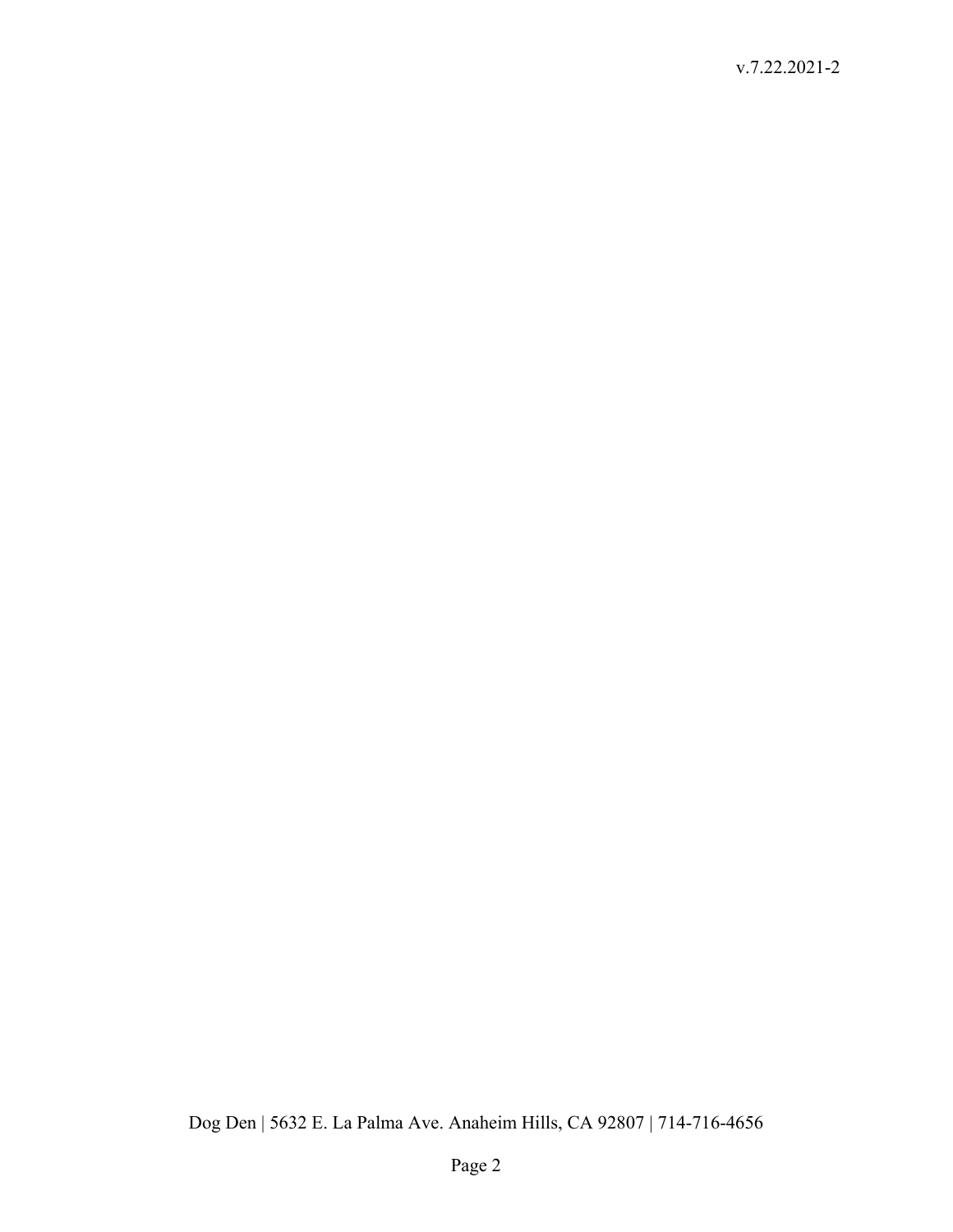#### **Dog Den New Customer Application Form**

| Parent's Name           |                                                                                                                                                                              |
|-------------------------|------------------------------------------------------------------------------------------------------------------------------------------------------------------------------|
| <b>Address</b>          |                                                                                                                                                                              |
| City                    |                                                                                                                                                                              |
| <b>State</b>            |                                                                                                                                                                              |
| Zip                     |                                                                                                                                                                              |
| <b>Cell Phone</b>       | Home Phone                                                                                                                                                                   |
| Email                   |                                                                                                                                                                              |
| How Did You<br>Find Us? | Google $\Box$ Facebook $\Box$ Instagram<br>Yelp<br>ப<br>ப<br>Passed By<br>$\Box$<br>$\Box$ Word of Mouth from<br>$\Box$ Other Social Medial<br><b>Others</b><br>$\mathsf{L}$ |

#### **Emergency & Authorized Pickup Contacts**

| Name #1 | Phone #: |  |
|---------|----------|--|
| Name #2 | Phone #: |  |
| Name #3 | Phone #: |  |

#### **Vaccination Clinic Information**

Required vaccinations: **Rabies, Distemper, Parvo & Bordetella.** 

| <b>Clinic Name</b> | Phone #      |  |
|--------------------|--------------|--|
| City               | <b>State</b> |  |

#### **\*\*\*NOTICE\*\*\***

Safety is our #1 priority. While we require Rabies, Bordetella and DHPP vaccination for all pets, it does not mean your pet will not contract these viruses while at daycare or boarding. Pet vaccines, like human vaccines, do not give 100% protection against viruses. Similarly there are no vaccinations against fleas, ticks, and parasites like giardia. Dog Den takes extra safety measures to minimize risks by checking, cleaning, and disinfecting regularly. Additionally, scratches and bruises are not uncommon, especially when pets interact with each other. There are inherent risks to participating in day care or boarding. Please consult a Dog Den manager if you have any concerns of our safety protocols. Some of our safety protocols can be found on the bottom of this document.

I have read and understood the risks associated (please initial)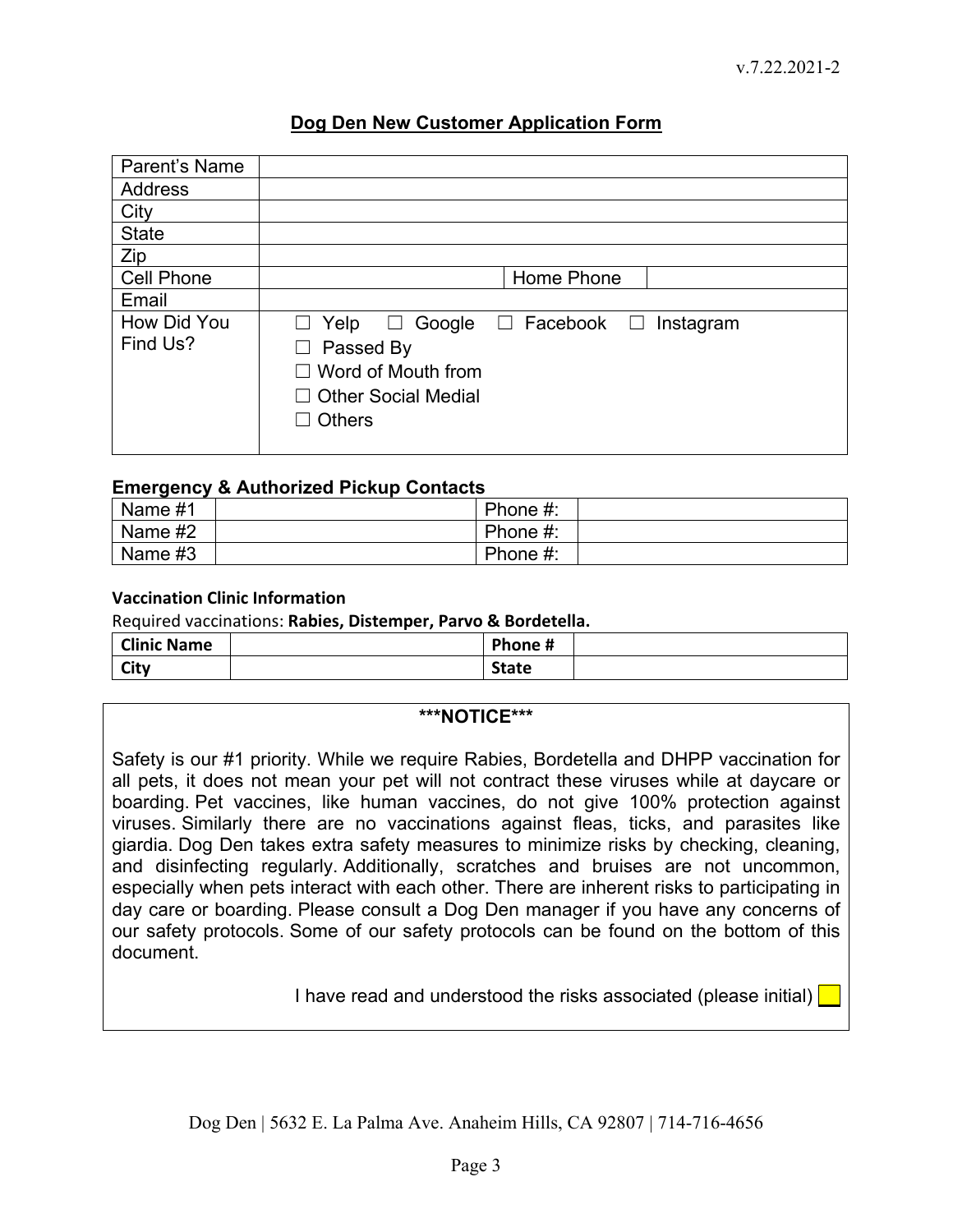## **Pet 1 Information**

| Name                      |                    | Birthday        |                      |
|---------------------------|--------------------|-----------------|----------------------|
| Gender                    | Male $\Box$ Female | Spayed/Neutered | $\Box$ Yes $\Box$ No |
| <b>Breed</b>              |                    |                 |                      |
| Weight (pounds)           |                    |                 |                      |
| Allergy                   |                    |                 |                      |
| <b>Medication</b>         |                    |                 |                      |
| Micro-Chip #              |                    |                 |                      |
| <b>Insurance Provider</b> |                    | Insurance $#$   |                      |

## **Pet 2 Information**

| Name                      |                           | Birthday        |                      |
|---------------------------|---------------------------|-----------------|----------------------|
| Gender                    | $\Box$ Male $\Box$ Female | Spayed/Neutered | $\Box$ Yes $\Box$ No |
| <b>Breed</b>              |                           |                 |                      |
| Weight (pounds)           |                           |                 |                      |
| Allergy                   |                           |                 |                      |
| <b>Medication</b>         |                           |                 |                      |
| Micro-Chip #              |                           |                 |                      |
| <b>Insurance Provider</b> |                           | Insurance $#$   |                      |

# **Pet 3 Information**

| Name                      |                           | <b>Birthday</b> |                      |
|---------------------------|---------------------------|-----------------|----------------------|
| Gender                    | $\Box$ Male $\Box$ Female | Spayed/Neutered | $\Box$ Yes $\Box$ No |
| <b>Breed</b>              |                           |                 |                      |
| Weight (pounds)           |                           |                 |                      |
| Allergy                   |                           |                 |                      |
| <b>Medication</b>         |                           |                 |                      |
| Micro-Chip #              |                           |                 |                      |
| <b>Insurance Provider</b> |                           | Insurance $#$   |                      |

# **Pet 4 Information**

| Name                      |                           | <b>Birthday</b> |                      |
|---------------------------|---------------------------|-----------------|----------------------|
| Gender                    | $\Box$ Male $\Box$ Female | Spayed/Neutered | $\Box$ Yes $\Box$ No |
| <b>Breed</b>              |                           |                 |                      |
| Weight (pounds)           |                           |                 |                      |
| Allergy                   |                           |                 |                      |
| <b>Medication</b>         |                           |                 |                      |
| Micro-Chip #              |                           |                 |                      |
| <b>Insurance Provider</b> |                           | Insurance $#$   |                      |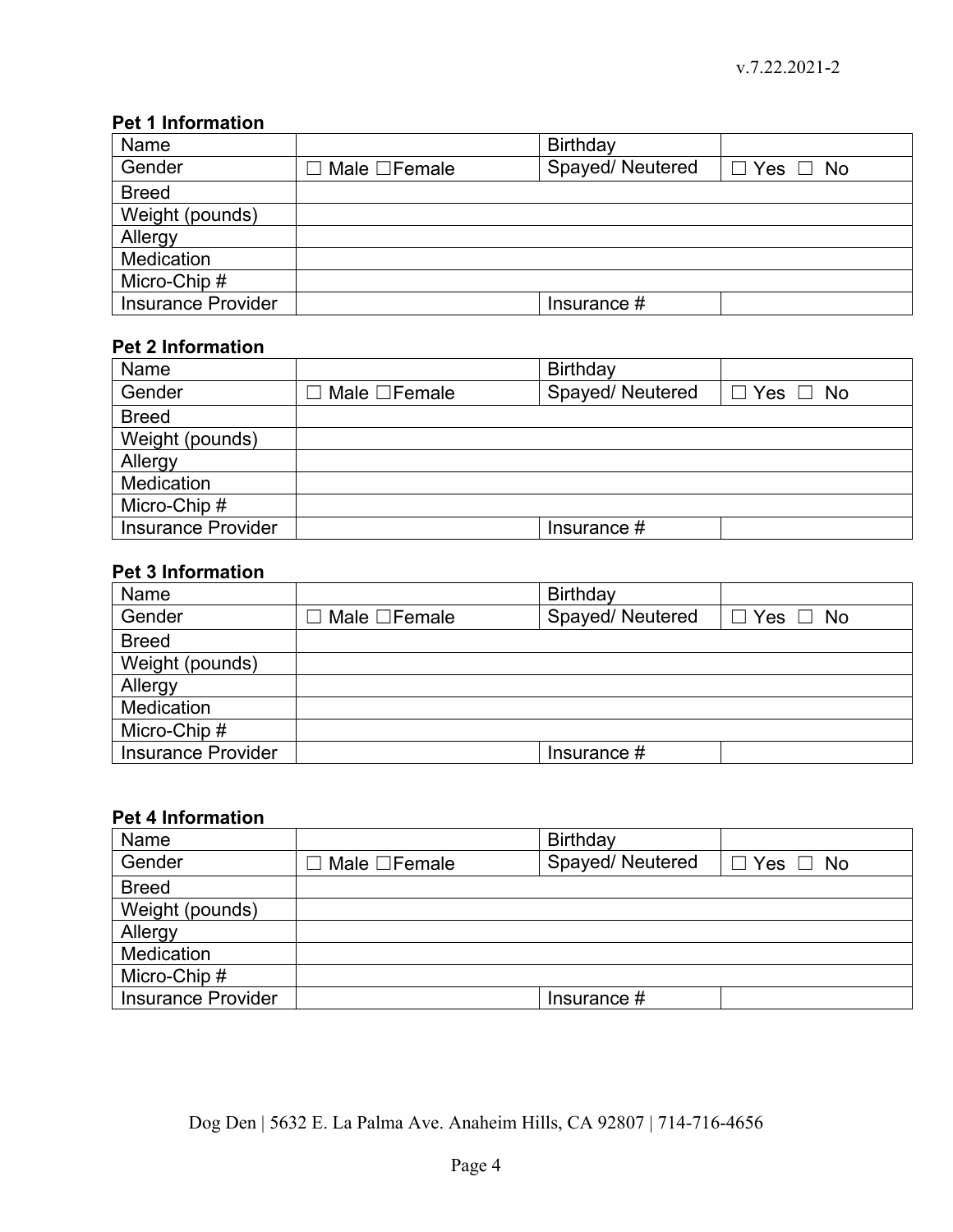### **About Us**

Dog Den is a premiere doggy day care and boarding facility located in Anaheim Hills, California. We are here because we know what it feels like to leave your pet home for the day. Here at Dog Den, we want to make that experience for you and your pet as pleasant as possible so that you can both have a good time and a peace of mind no matter where you are.

| • Store Hours    |                                                          |
|------------------|----------------------------------------------------------|
| Monday – Friday: | 8AM to 7PM                                               |
| Saturday:        | 8AM to 5PM                                               |
| Sunday:          | 8AM to 10AM, 5PM to 7PM (Boarding Pickup/ Drop-off Only) |

### **Day Care**

We offer half-day and full-day day care for your dogs. Here are a few things to know.

- **1st Day is FREE** Yup, that is right. For residents within 10 miles, your dog's first day is on us! On the first day we perform a temperament test to make sure Dog Den is a good fit for your dog.
- **Clean and Safe Play Area** Our play area is one of a kind. Our synthetic grass is suspended 1 inch above the floor so that pet wastes can be washed away.
- **Separate by Size and Energy**  For safety all dogs are separated into different play groups by their energy level, weight, and size. So, no worry about a 40 pound puppy with unlimited energy paired up with a 5 pound senior dog.
- **Air Conditioned**  Our facility is always nice and cool.
- **Health and Temperament** Daycare and boarding is not for all dogs. Unless, otherwise stated by you, bringing your pet to Dog Den you are implying that your dog is in good health and have not shown any aggression towards other dogs or humans. We will perform a temperament test to make sure they are well socialized and will be a great fit at Dog Den.
- **Vaccinations** We require all pets to have up-to-date vaccinations before entering Dog Den. While we keep track of your pet's vaccinations, it is the parent's responsibility to make sure their pet's vaccine is up to date at all time. We require 3 Rabies, Bordetella, and DHPP/DHLPP/DA2PP.
- **Daily Activity Updates-** Pictures of your dogs will be sent to you at least once I the morning and once the afternoon!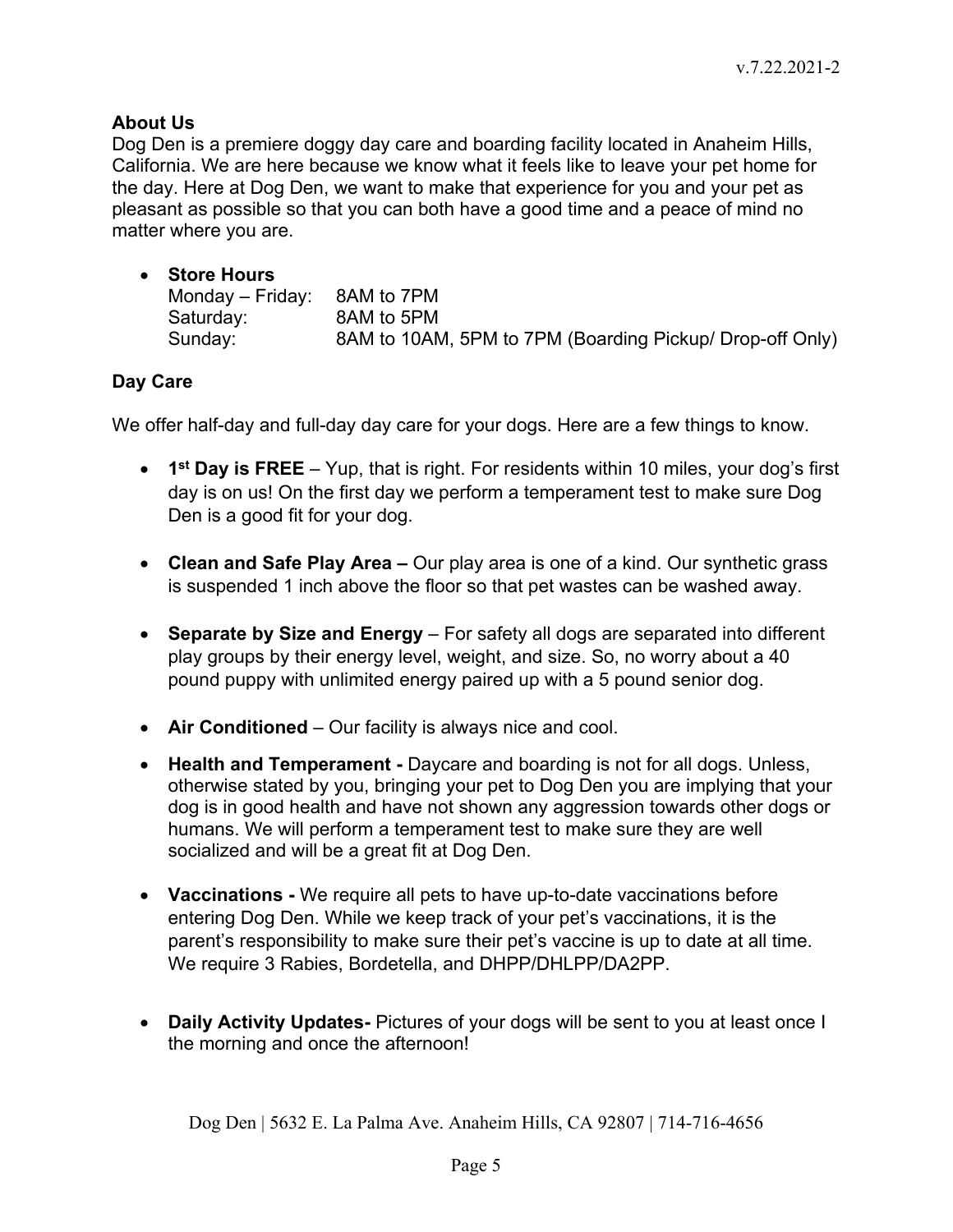### **Overnight Boarding**

Regardless of room types, all pet's rooms get cleaned **DAILY** and towels are replaced with new ones. Also, all boarding pets get  $4 - 8$  hours of playtime. Pets that are on the larger side (40 – 50 pounds) may have more limited play time.

- **Standard Enclosures** These enclosure measure ~32' x 32". They are constructed completely with stainless steel which makes them easy to clean and sanitize. We provide towels and blanket to make their floors cushy and comfy.
- **Premium Rooms** These rooms measure 3' x 5' and comes with wood floors. They also come fully equipped with its own lights, ventilation fans and live camera. Not only do the fans give the suite constant fresh air but the white noise allows the dog to have a better sleep. The 2-way live camera (availability limited, to iOS devices) allow you and your pet to keep in touch no matter where you are!
- **Socialization Time Included** Our overnight guests get at 4 8 hours in the play area to exercise and mingle with the other dogs.
- **Meals** We recommend bringing your pet's own food. You may package them in bulk or individually by meals. We have a refrigerator to store and a microwave to heat up your pet's food. Mealtimes outside of our regular meal times will be charged an additional 2 per meal for additional prep and clean-**up.** For general food safety, we do not leave the same dry food our for more than 24 hours and wet food for 12 hours, so please prepare accordingly. cups.
- **Medication** If your pet needs medication, we can administer them at no additional costs. However, we do not do shots.
- **Pick-up/ Drop-off** Our boarding goes from 12PM to 12PM the next day. If you drop of your pet before 12PM on the day of drop off or pick up after 12PM on the pick up day, there may be a  $\frac{1}{2}$  day of daycare charge. However, if you requested an exit bath, late pick up fee will be waived.
- **Special Requests?** Does your pet prefer to not have group play? Do they have a special treat they like daily? Do they want some 1-on-1 time with our attendants? Let us know and we'll find a way to accommodate!

I have read and understood Dog Den's Services (please initial)  $\boxed{\phantom{a}}$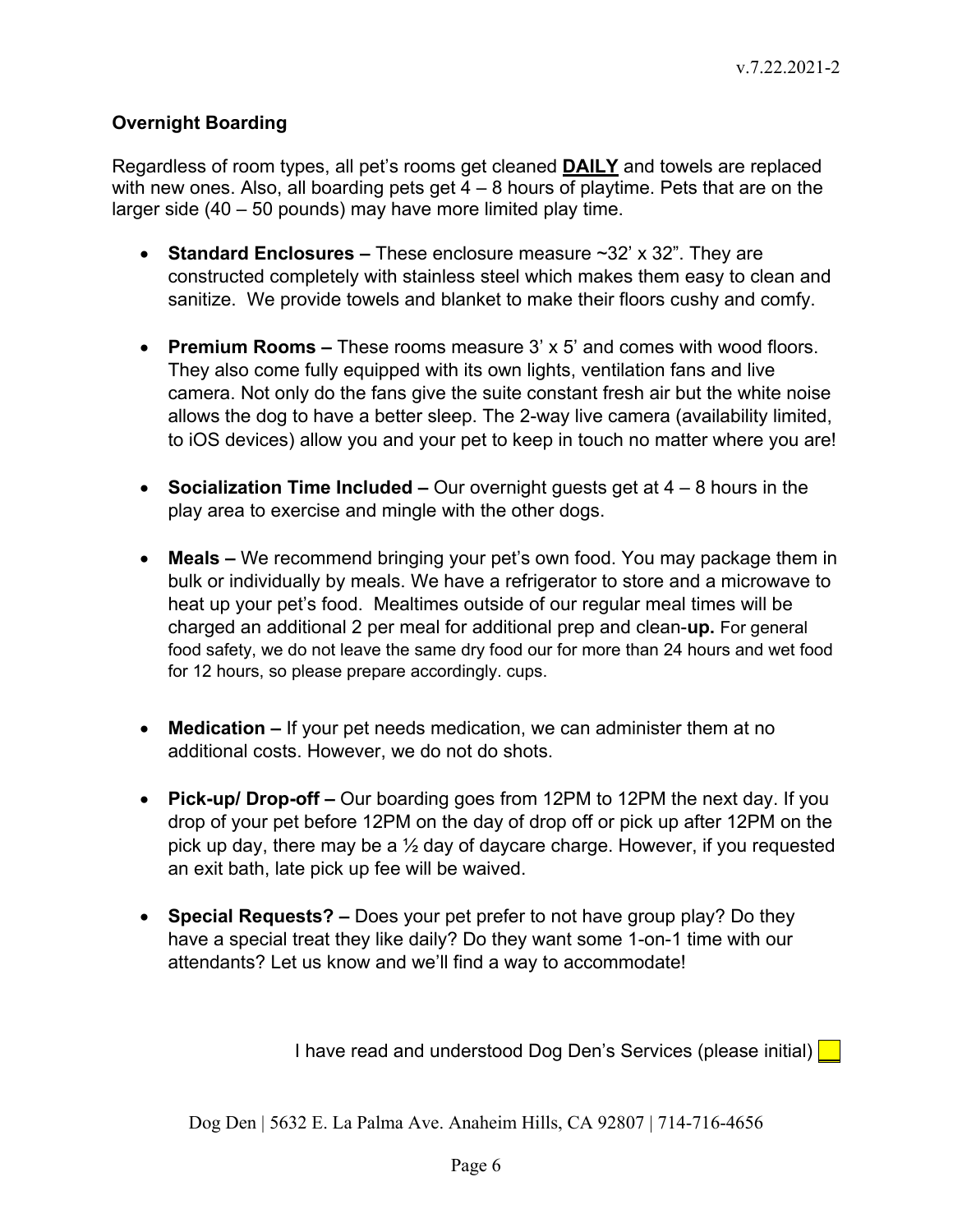# **Policies**

# **General**

- Dogs must be under 50lbs or can comfortably stay in our standard 3' x 3' kennels.
- Due to our limited space, pets must be under 50lbs or be able to utilize our standard suite even regardless which Dog Den services.
- We are not able to accept dogs with history for seizures or require injections.
- All dogs must pass a temperament test before any services will be rendered. Please allow a 4-hour window for temperament testing. Dogs will receive up to a full day of daycare on the day of their temperament test.
- We require all pets to have flea prevention medication while the yare at Dog Den. I will remove my dog from the premises immediately if a flea is found on my pet.

## **Day Care**

- Dogs must be picked up 15 minutes before store closing unless arranged otherwise upon drop off. Otherwise, they will be considered as a "Late Pick Up"
- Late pickup will incur \$10 for ever 15 minutes the dog is not picked up. .
- Dogs that are not picked up by closing will be placed into our Boarding program, where standard boarding fees will apply.
- Dogs will remain in our play area during their entire stay. Dogs that require lunches will be placed in separate enclosure during lunch.

# **Boarding**

- Dogs that need to be excluded from group play and need extended kennel hours may result in additional charges. Speak to a Dog Den associate for details.
- We do not currently accept dogs with a history of seizures or injections.
- Dog Den will provide blankets, bowls, and food.
- We highly encourage you to bring your pet's own food. Please make sure you bring a little more than what is needed in case the boarding runs longer than expected.
- We give boarding dogs fresh Dog Den blankets daily.
- Do not bring your own towels, we will provide all towels.
- If you'd like to bring something with your scent, please bring an article of clothing but DO NOT bring towels or blankets
- Dog Den will not have an attendant on site overnight to create a quiet and peaceful environment for the dogs to get a good night's sleep.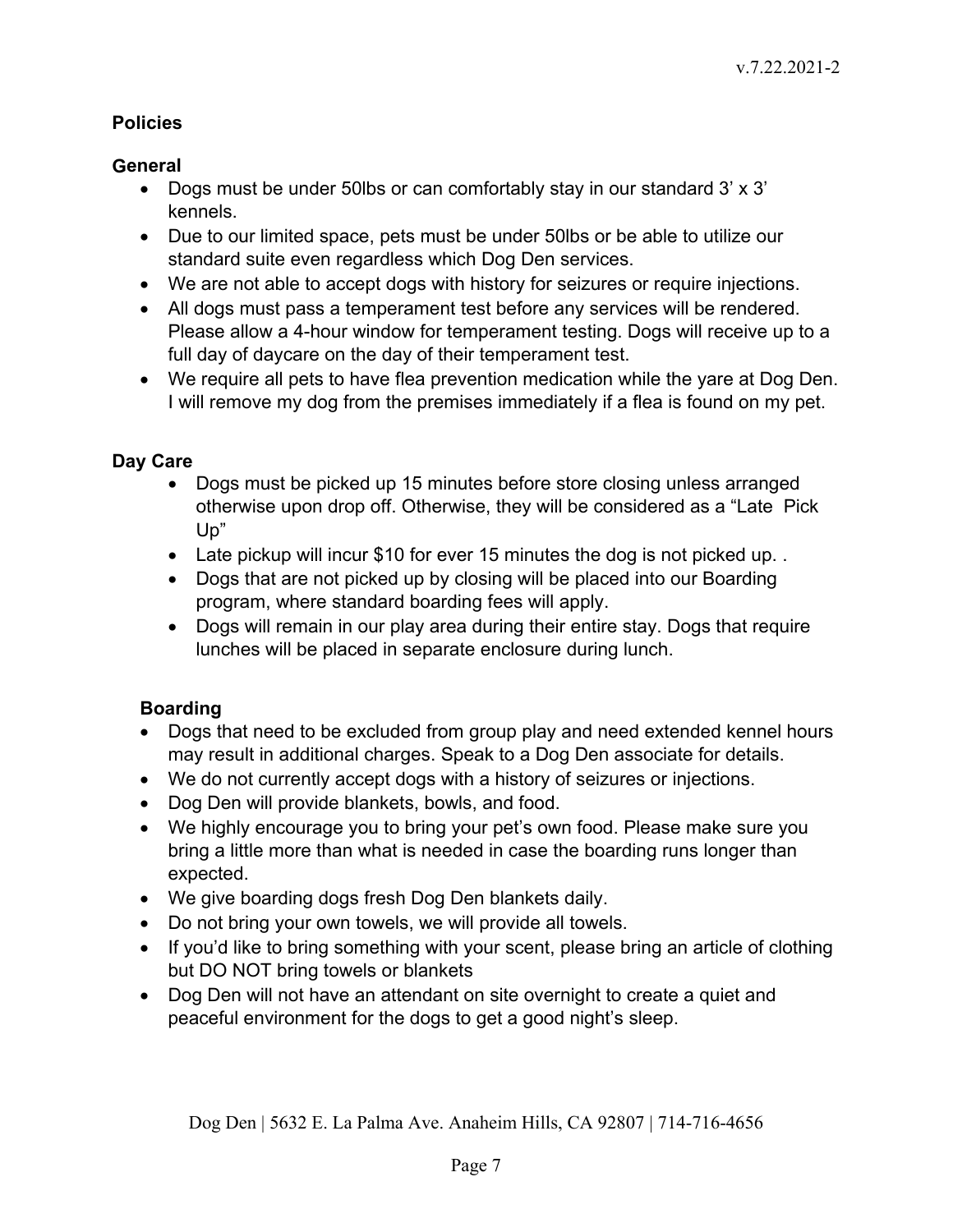### **Safety Protocols**

To keep your pet safe, some of our safety protocol includes:

Pets' Behavior

- All pets much pass a temperament test during the Meet & Greet. No aggressive dogs with aggression issues, such as resource guarding and aggression towards another pet will be allowed.
- Daycare are not made for all pets. Pets with high separation anxiety will be discouraged to come for long daycare hours as it will exacerbate their issues.
- Pets that are humping excessively maybe moved into their room to cool down.
- Puppies and pets with high energy maybe given regular breaks to prevent over exhaustion.

Pets' Health

- All pets must be vaccinated for Rabies, Bordetella and DHPP at all-times.
- Pet that has diarrhea will be secluded from other pets until their stool hardens or we determine it is due to a non-bacterial and contagious factor.
- Pets that are not fixed cannot interact with pets that are not fixed of the opposite gender.

Pets' Environment

- Pets are separated by size, weight, and energy level.
- Shared water bowl in the play area is cleaned every hour.
- Entire play area is power washed every 5 hours.
- Spot cleaning and power washing are done every time a pet goes potty.
- All kennel enclosures will be disinfected before it is used by another pet.
- Boarding pet's enclosures are disinfected and towels are changed daily.

I have read and understood Dog Den Policies & Safety Protocol (please initial)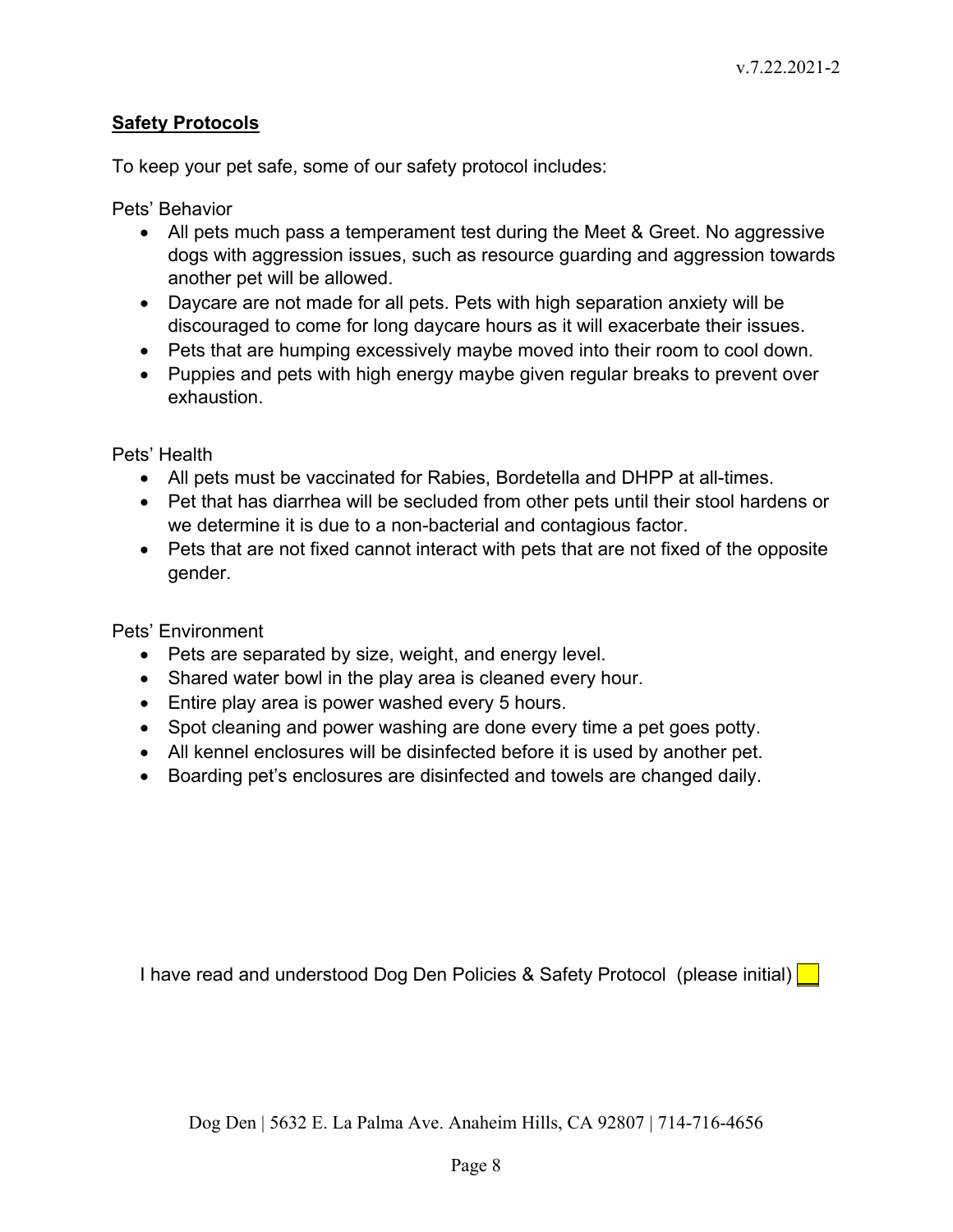#### **MEDICAL RELEASE**

This is a required form for all **Dog Den US** participants receiving services.

First and fore most the safety and wellbeing of your pet(s) is of the highest importance. Insuring that your pet remains safe and well cared for is our first responsibility and as such we take it very seriously. We do our best to have our pet parents screen for pre-existing health conditions, but some factors may be beyond our control. In the event that a medical emergency arises while a pet is at our facility or participating in a service that we provide it is imperative that we are immediately able to get them medical treatment at the closest available facility. We will call ahead to the veterinary offices in closest proximity geographically to us to insure they can handle the emergency present. Your pet will be rushed to the closest available facility for treatment and you will be notified. We notify the owner after we have secured a medical treatment center for the animal to avoid delays that may be caused by emotion on the part of the owner. Our goal is to get your pet medical attention as quickly as humanly possible, and any distractions may interfere with that process.

For that reason, it is a requirement to have our pet parents sign this form.

I understand that in the event of a medical emergency that **DogDen US,** at its sole discretion, deems to need the immediate attention of a licensed veterinarian, I authorize **Dog Den US** to seek medical attention at the closest available veterinary facility. I further agree that I am financially responsible for any medical treatment my pet(s) receives as a result of a medical emergency while attending services provided by **Dog Den US.**

Select one:

☐Whatever it takes.

 $\Box$  Do not treat my dog.

I have read and understood the Medical Release (please initial)  $\Box$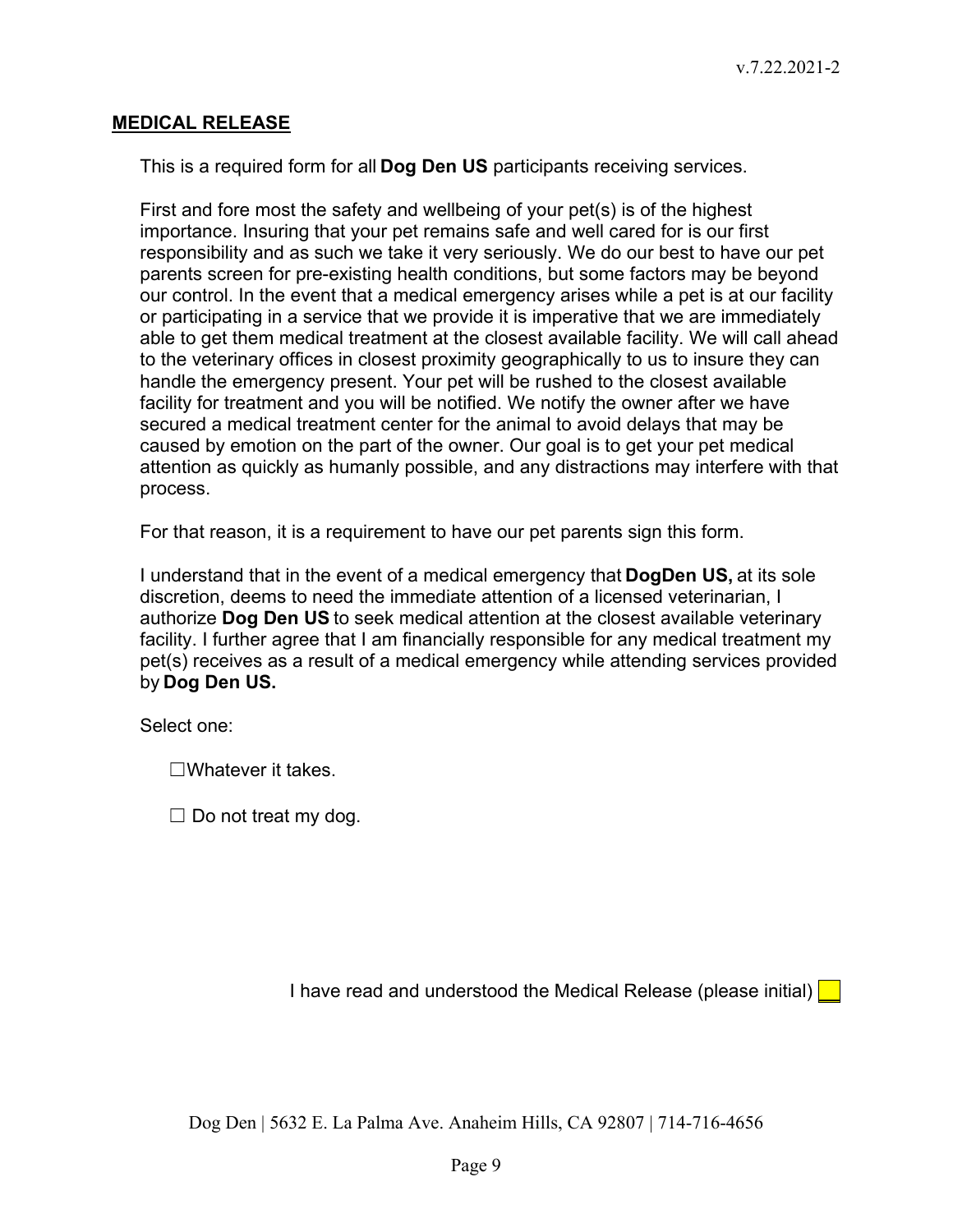### **Pet Care Agreement**

- 1. I further understand that **DogDen US** has relied upon my representation that my dog is in good health and has not injured or shown aggression or threatening behavior to any person or dog in admitting my dog for services at their facility.
- 2. I further understand that their owners, staff, partners and volunteers, will not be liable, financially or otherwise, for injuries to my dog, me or any property of mine while my dog is participating in services provided by **DogDen US**. I hereby release **DogDen US** of any liability of any kind arising from my dog's participation in any and all services provided by **DogDen US.**
- 3. I further understand and agree that any problems with my dog, behavioral, medical or otherwise will be treated as deemed best by staff of **DogDen US** in their sole discretion, and in what they view as the best interest of the animal. I understand that I assume full financial responsibility and all liability for any and all expenses involved in regards to the behavior and health of my dog.
	- 4. I further understand that there are risks and benefits associated with group socialization of dogs. I agree that the benefits outweigh the risks and that I accept the risk. I desire a socialized environment for my dog while attending services provided by **DogDen US** and while in their care. I understand that while the socialization and play is closely and carefully monitored by **DogDen US** staff to prevent injury, it is still possible that during the course of normal play my dog may receive minor nicks and scratches from roughhousing with other dogs. Any injuries to my dog will be pointed out by staff upon pick-up.
- 5. I understand by allowing my dog to participate in services offered by **DogDen US**. I hereby agree to allow **DogDen US** to take photographs or use images of my pet in print form or otherwise for publication and/or promotion.
- 6. I further understand that I am solely responsible, financially or otherwise, for any harm or damage caused by my dog while my dog is attending any services provided by **DogDen US**.
- 7. I understand that if my dog is not picked up on time or by a date specified in a separate agreement, I hereby authorize **DogDen US** to take whatever action is deemed necessary for the continuing care of my dog. I will pay (**DogDen US** the cost of any such continuing care upon demand by **DogDen US**. I understand that if I do not pick up my animal, **Dog Den US** will proceed according to the guidelines provided by (California Abandoned Animal Statute) Abandonment of animals by owner; procedure for handling. I also acknowledge that I will be fully responsible for all attorneys' fees and associated costs if I abandon my dog.

I have read and understood the Pet Care Agreement (please initial)  $\Box$